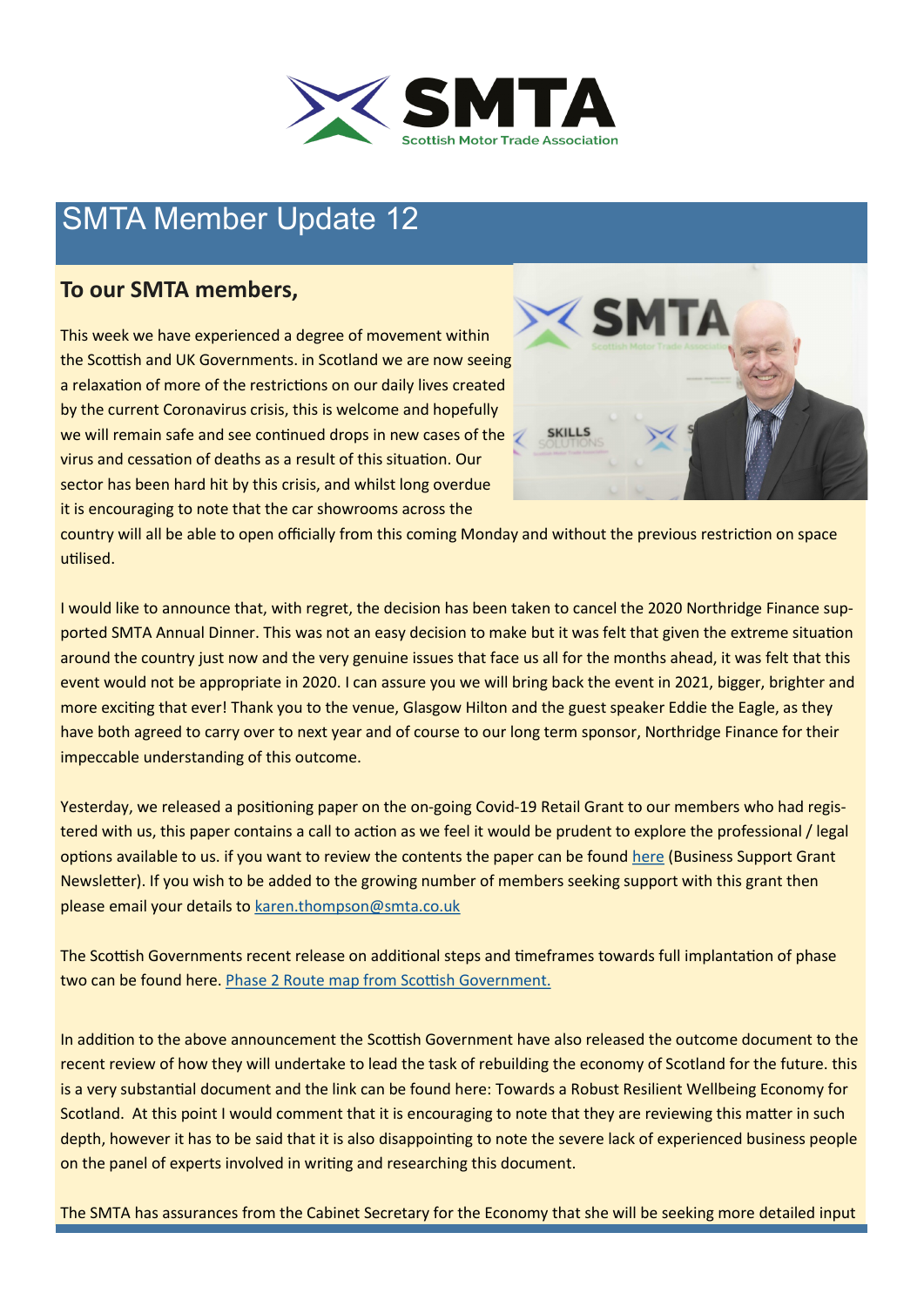

Continued from page 1/….

The SMTA has assurances from the Cabinet Secretary for the Economy that she will be seeking more detailed input from ourselves and other trade associations and employers across all the major sectors going forward. I will undertake to ensure that the challenges and issues our members face on a daily basis are transmitted and more importantly understood as and when I get this opportunity.

Yesterday I was asked to take part on behalf of the SMTA and its members in an urgent review by the Department of Transport into the possible cessation of the current MOT Exclusion programme, the paper asked multiple questions with various options, to ensure you are fully aware of our position I have copied the response email below. I sincerely hope that this will bring a rapid end to this unfortunate legislative change!

### **Sandy Burgess, SMTA Chief Executive**

### **Response from Department of Transport:**

Thank you for your e-mail and giving the SMTA the opportunity to comment on the Governments plans to amend the end date of the regulations extending MOT expiry dates and reintroducing mandatory MOT testing on behalf of our membership.

#### **1. Do you have any views on the proposals to restart testing, positive or negative?**

We would be fully supportive for a quick cessation of the current extensions of the expiry dates of MOT tests as they become due.

#### **2. Of the three periods mentioned above, which would be your preferred time for restart?**

Option 1, would be our preference(two to four weeks from the date of announcement) however there is a very real urgency to halt this programme of extensions as quickly as possible and I would suggest that the 30th of June could be an achievable date, there are an increasing number of vehicles on the roads with safety defects going undetected due to them not being tested with a potential increase in serious injuries and road deaths. In addition to this as the majority of VTS are open and testing it is essential for both their viability and the economy at large that they can return to a normal volume of MOT Testing.

#### **3. Do you have any suggested amendments to the proposals?/…...**

As stated above we would like to see a resumption of testing as of July the 1st 2020.